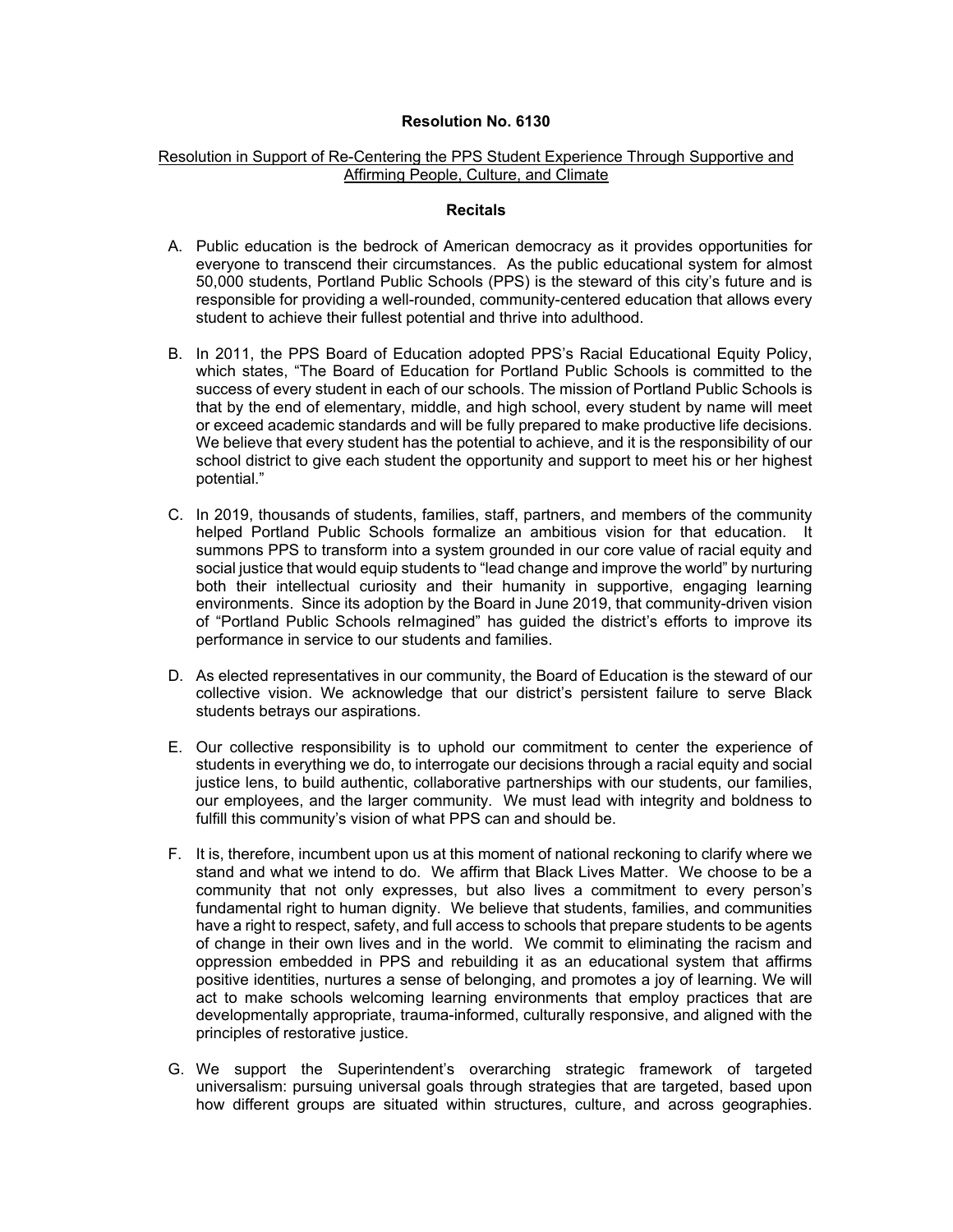Accordingly, the Board confirms its four goals for universally improving educational outcomes that specifically focus on improving academic growth on student groups that the district has persistently failed: Black and Native American students.

- H. A growing body of research on the impact of the physical and emotional well-being of students on their academic outcomes and personal development, reinforces the notion that PPS has a primary obligation to provide school environments that are healthy, affirming, and conducive to learning. But 18 months of consultation with many hundreds of students in high schools and middle schools revealed that an overwhelming number of students – particularly students of color – expressed a profound sense of insecurity and fear over the presence of armed police in schools, a sentiment toward law enforcement that is generally expressed across the country by Black, Native, and communities of color. We support the Superintendent's decision to end the presence of School Resource Officers in schools and will work with our community to ensure our students, especially our Black and Native students, attend schools where they feel a strong sense of safety and belonging.
- I. Institutions especially Portland Public Schools have a moment, an opportunity to lead, not with race-neutral plans, but with an anti-racist agenda that begins and amplifies an intergenerational healing process among students, their families, and our community.

## **Resolved**

Therefore, be it resolved that the Portland Public Schools Board:

- A. Declares that the lives of Black students and our Black community matter and commits to working with the Superintendent and the Portland community to create the conditions for every student, especially our Black and Indigenous students who experience the greatest challenges, to realize the vision of the Graduate Portrait.
- **B.** Strongly upholds the Superintendent's charge to re-center a student's sense of belonging and safety by encouraging positive relationships and a supportive and affirming culture and climate in every school.
- C. Endorses the Superintendent's decision to immediately discontinue the regular presence of School Resource Officers on Portland Public Schools school campuses.
- D. Commends the Superintendent and the District's leadership for its bold commitment to center the lived experiences of our students and apply a racial equity and social justice lens to all decisions and directs the Superintendent to continue the work of building meaningful relationships with our students, families, Racial Equity and Social Justice Community Based Partners, labor leaders, and school-based staff to collectively dismantle systems of oppression that hurt our school communities, especially our students, families, and staff of color.
- E. Directs the Superintendent to provide regular public updates to the School Board on the progress made towards implementing the charge to School District Leaders on June 4, 2020 to create and support affirming school climates, characterized by positive adultstudent relationships, students' sense of belonging, cultural responsiveness, and overall student physical and emotional safety.
- F. Recognizes that the decision to end the SRO program within Portland Public Schools presents an opportunity to reform the relationship between Black, Indigenous, and Communities of Color with law enforcement. Ending the SRO program does not speak to any one specific School Resource Officer, any one incident or issue on school campuses. Instead, it speaks to the systemic racism that has plagued our institutions since their founding. The School Board expresses gratitude to the School Resource Officers who have